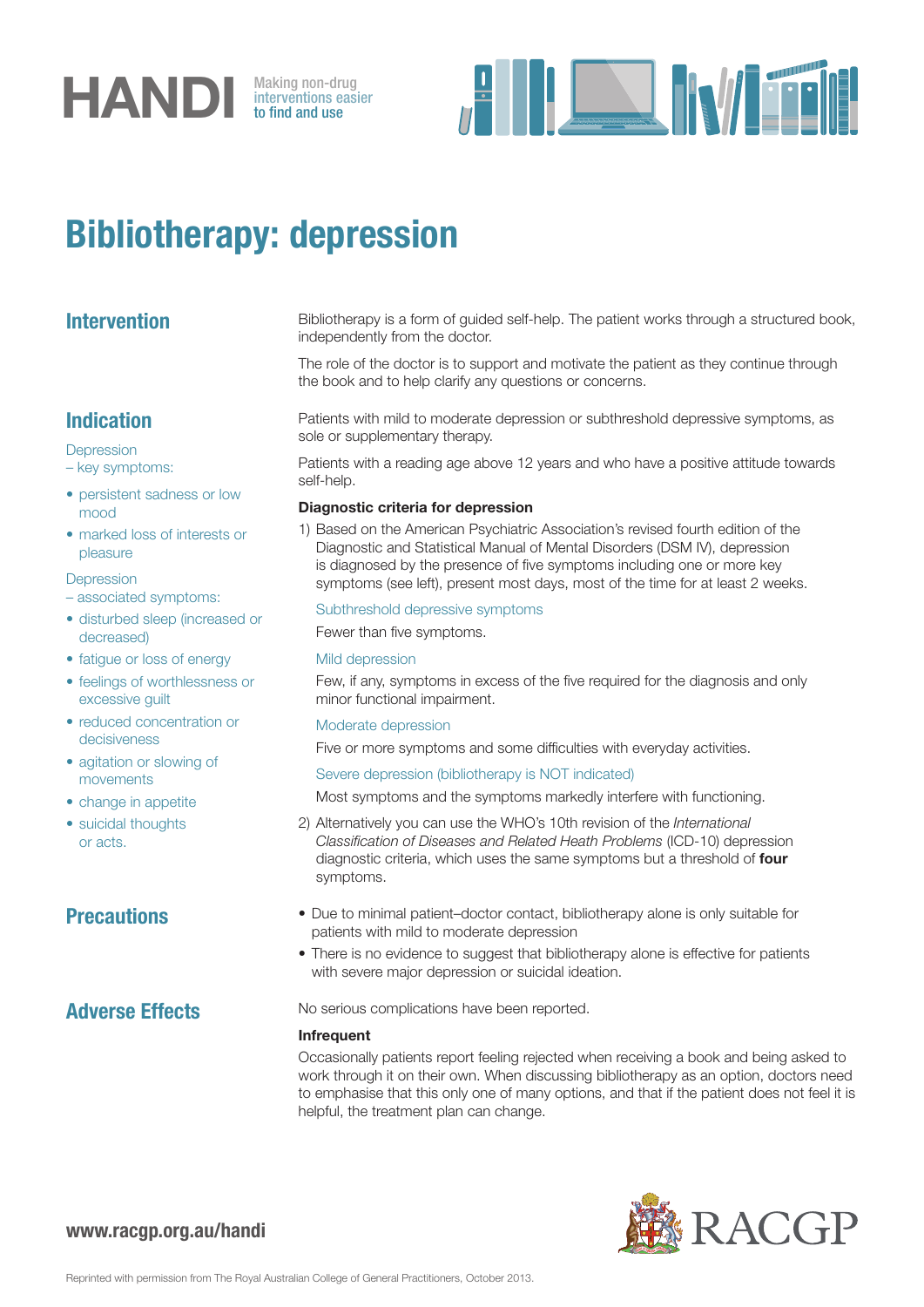# **HANDI** Making non-drug<br>to find and use

interventions easier to find and use



Availability The following books, recommended by the National Prescribing Service, are all in print and some are available for e-reader:

- *Feeling good: the new mood therapy*, by David D. Burns. New York: HarperCollins Publishers, 1999.
- *Control your depression*, by Peter Lewinsohn, Ricardo Muñoz, Mary Ann Youngren and Antoinette Zeiss. New York: Fireside, 1992.
- *Beating the blues: a self-help approach to overcoming depression*, by Susan Tanner and Jillian Ball. Sydney: Susan Tanner and Jillian Ball, 1998.
- *Change your thinking: overcome stress, anxiety, and depression, and improve your life with CBT*,
	- by Sarah Edelman. San Francisco: Marlow and Company, 2007.
- *Mind over mood: change how you feel by changing the way you think*, by Dennis Greenberger and Christine Padesky. New York: The Guilford Press, 1995.
- *Dealing with depression*, by Gordon Parker. Sydney: Allen & Unwin, 2004.

Costs vary from approximately \$13 to \$42.

A number of self-help books are available from public libraries.

**Description** Patients follow a structured program from a book with the following suggested guidance:

### Initial consultation

Discuss the role of bibliotherapy with the patient and develop reasonable expectations for what is involved and what can be achieved. As bibliotherapy is a form of self-directed treatment, it is important that the patient is actively involved in choosing it as a treatment option. Inform that patient that bibliotherapy is only one treatment option and that it is only suggested when it is suitable. This session should also be used to establish a relationship with the patient. It would be useful to develop a treatment and follow up plan with the patient.

### Follow up session

Two weeks after the initial consultation, a 30-minute follow up is advised. Discuss with the patient any concerns or difficulties they may have had with the book and provide empathetic support. At the end of the session it is important to access the patient's levels of motivation and acceptance of bibliotherapy. The amount of further contact should be determined from this meeting.

### Ongoing contact

There is mixed evidence about how much ongoing contact is required. Most trials have maintained weekly contact with participants during treatment and a three-month follow up after treatment. Weekly maintenance does not have to involve face-to-face contact but can be done via alternative means such as phone calls and email as there has been no difference between these modes of delivery.

The amount of contact should be determined by the patient's situation, considering their depression severity, motivation levels and ability to understand the book.

There is no clear indication for the length of treatment. Most studies have asked patients to read the book in four weeks. The length of treatment should be determined between the patient and doctor, considering the barriers to being able to read the book within a set time period.



## www.racgp.org.au/handi